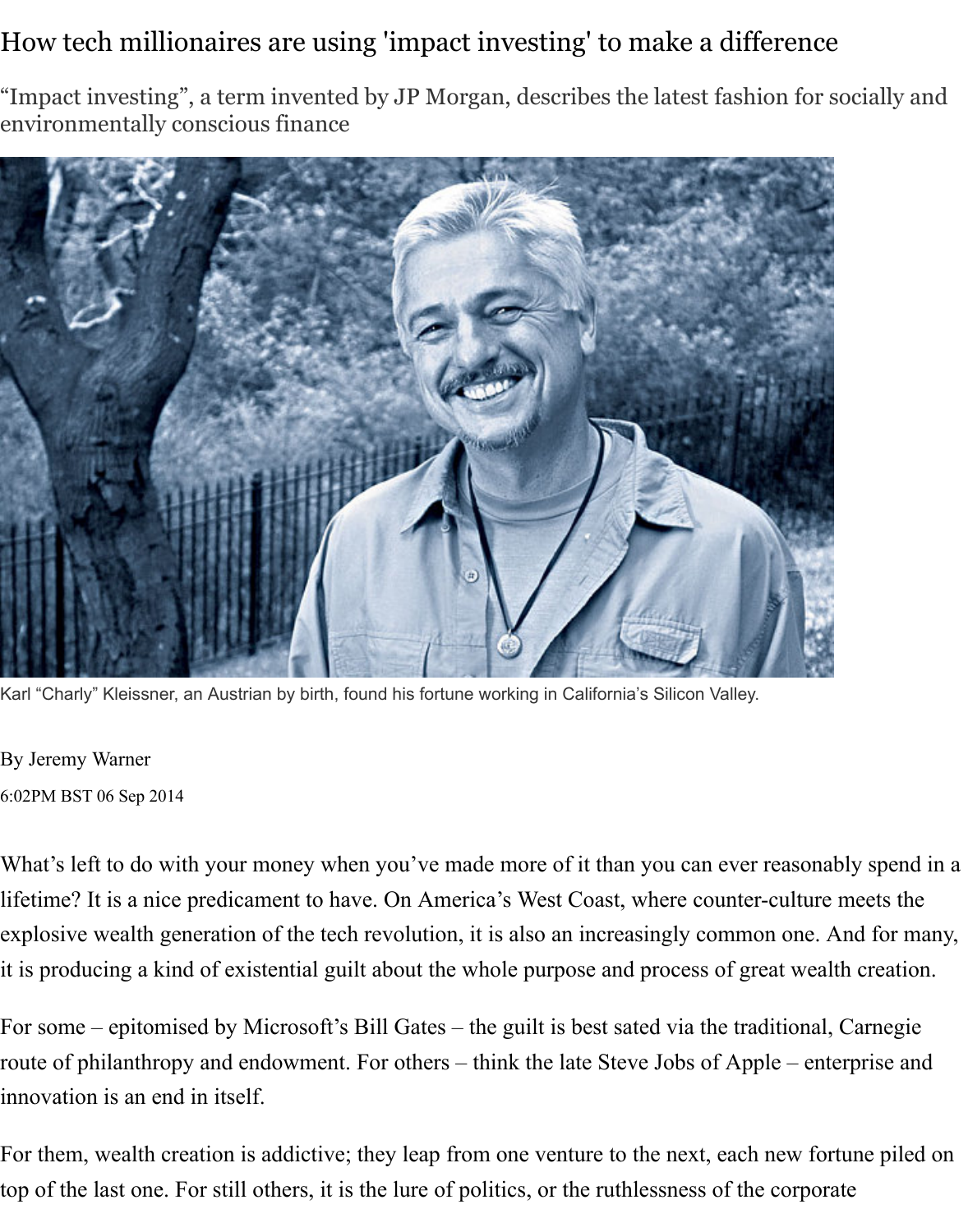boardroom, that beckons. It's not guilt that motivates them, but power and being at the centre of things. Their wealth gets applied to these ends.

But beyond fast cars, private jets, yachts and mansions, there is a fourth way that is fast gaining traction: "impact investing", a term invented by some bright spark at JP Morgan to cover the latest fashion for socially and environmentally conscious finance.

One such practitioner is Karl "Charly" Kleissner, an Austrian by birth, who found his fortune and his niche while working in that great hothouse of entrepreneurial activity, California's Silicon Valley.

I met him recently at his relatively modest, though sublimely situated, abode at Big Sur on Highway 1, where the mountains tumble down to a wild and rocky Pacific coastline – all rolling waves, breaching whales, pelicans and basking sea lions.

To a stressed-out Londoner, his seems an idyllic life, and indeed it is. Yet with this idyll comes a sense of obligation, a determination to align his new-found wealth with the values and causes he believes in. It would be wrong to describe him as a pioneer of impact investing – the concept has a quite long vintage – but as founder of the 100% IMPACT Network, he is one of today's leading advocates of it.

To the cynic, the whole idea might seem somewhat phoney and self indulgent. Rich Californians seek myriad different forms of therapy to sooth their various neuroses, and this could be considered just one of them. To me, however, he seems to be genuinely onto something.

Profit and personal enrichment will always be the prime motivation for enterprise and commercial innovation, but it cannot be an end in itself. In an age when wealth accumulation is under more or less permanent political assault, it is essential that today's fortunes are seen to be put to good use. Kleissner offers a potentially inspirational approach to the problem.

Like a lot of investment strategies, impact investing is a quite nebulous and difficult concept to pin down. It can mean different things to different people, but in Mr Kleissner's case, it is about applying his good fortune, according to a well-defined set of guidelines, to investments that have clear social and ecological benefits.

Keissner earned his Silicon Valley spurs as chief engineer on the NeXTSTEP operating system, a precursor of Apple's later OS X and iOS operating systems. But his big break came with an

e-commerce business called Ariba. When this went public in 1999, it spawned the basis of Mr Keissner's \$100m (£61m) fortune. It also led to some deep soul-searching about what to do next.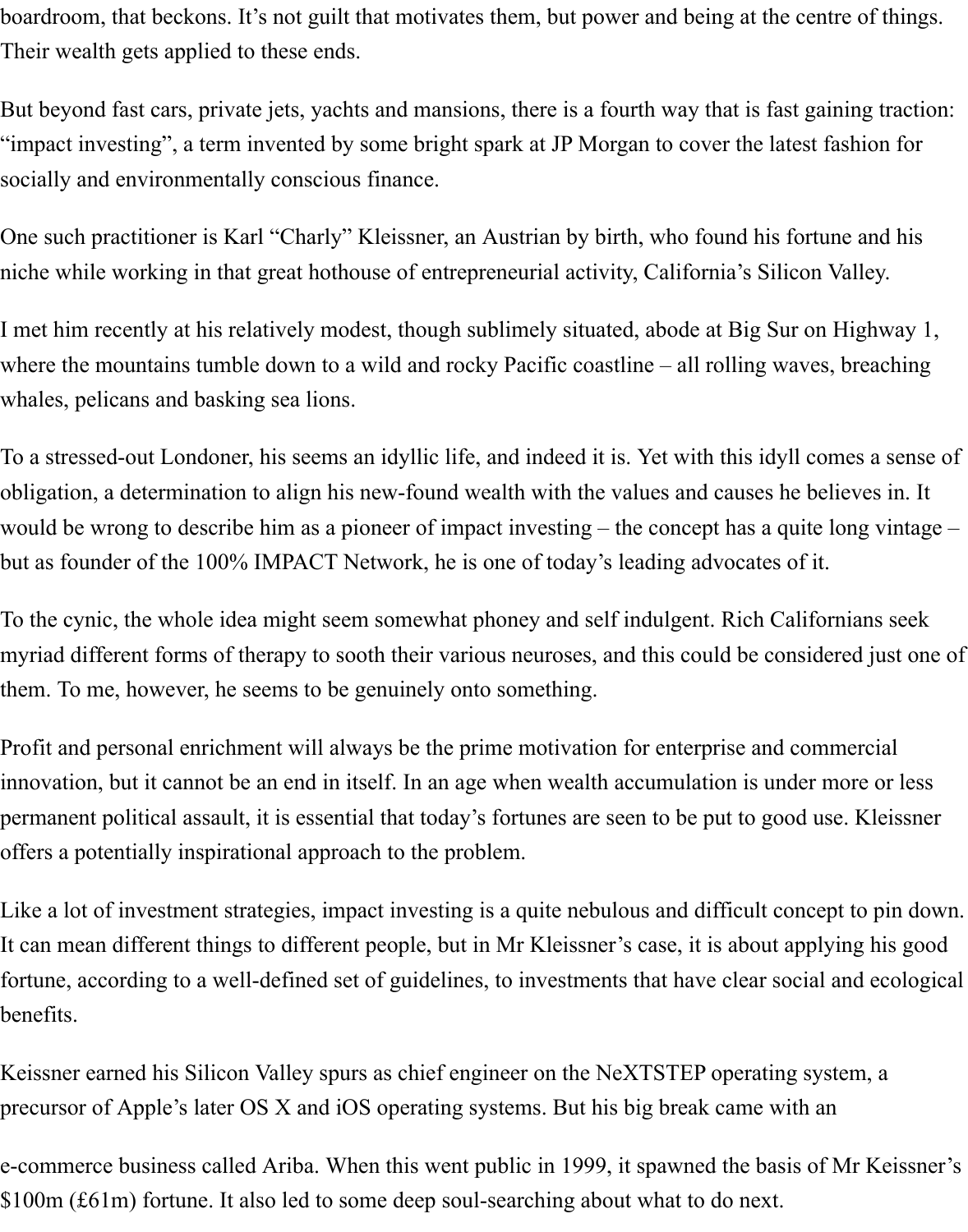"That's when we had to ask the question," he says, the "we" referring to his wife, Lisa, another alumnus of the Steve Jobs incubator. "What is this money for? We always planned to be affluent, and to have enough money to pay for our kids to go through university. But suddenly we had all this wealth and that's when couples usually break apart, because one wants to buy a Ferrari and the other doesn't. Sudden wealth can lead to terrible problems.

"So we went through a process to ensure we were on the same page. I quit my job in 2002 to create the time to figure it out. I didn't want to carry on as a Silicon Valley engineer. That's a young man's game. They think faster and are more agile.

"I needed to figure out what to do with the second half of my life. We both wanted to do something positive for humanity and the planet, so that's the path we took.

"The purpose of wealth cannot simply be to create more wealth. I wanted to make the assets I'd created work in a sustainable way. Our financial advisers found it difficult to understand at first, because they normally deal with people whose idea of investing their money is just to make more money. But we wanted to do something different."

For the Kleissners simply signing over their money to ethical fund managers was never going to be enough. They wanted to get involved, to promote change, and to convince others that they should be pursuing the same ends.

The big foundations in the US tend to call it "mission aligned investment", a strategy designed to ensure that all individual investments are perfectly aligned with the particular goals and purposes of the foundation.

Kleissner dreams of going further still, of transforming finance so that it is made to perform what he sees as its proper purpose of servicing society and environmental sustainability. Most impact investors will devote only a small part of their portfolio to this kind of investing, with the rest vested in a more traditional manner. But Kleissner is all in – hence the term 100% impact investing.

Even the cash element of his portfolio is deposited ethically, eschewing the big banks thought to be financing the American war machine and its extractive industries in favour of small, community development banks, which support local entrepreneurs and social enterprise. This is a man on a mission.

But nor is he some kind of brown rice-eating revolutionary.

Kleissner believes as much as the next guy in a healthy rate of return. At the same time, however, he is